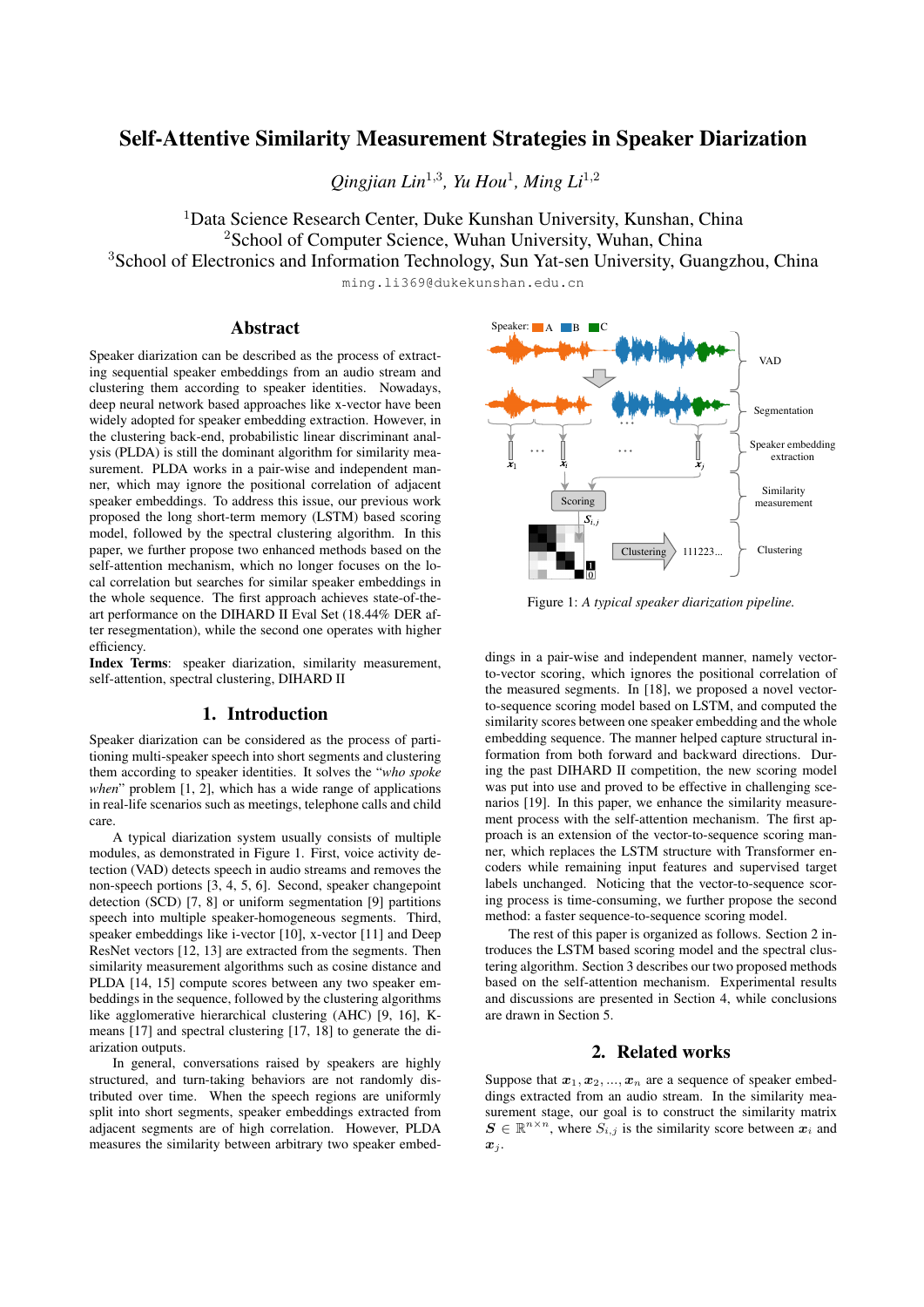### 2.1. PLDA

To construct the complete similarity matrix, the PLDA algorithm goes through all pairs of speaker embeddings  $(x_i, x_j)$ . For each pair, it computes the corresponding score as follows:

$$
S_{i,j} = f_{\text{PLDA}}(\boldsymbol{x}_i, \boldsymbol{x}_j) = \boldsymbol{x}_i \boldsymbol{Q} \boldsymbol{x}_i + \boldsymbol{x}_i \boldsymbol{P} \boldsymbol{x}_j + \boldsymbol{x}_j \boldsymbol{Q} \boldsymbol{x}_j + const
$$
\n(1)

Matrices  $P$  and  $Q$  are trainable parameters of PLDA, and  $const$ is a constant value. In this case, PLDA does not consider the information from neighborhoods of the two speaker embeddings.

### 2.2. LSTM based vector-to-sequence scoring

Speaker embeddings extracted from adjacent segments are more likely to be assigned to the same speaker, especially when the audio is segmented by uniform segmentation. To utilize this property, we proposed the LSTM based scoring model and computed similarity scores in a vector-to-sequence manner in [18]. Given the  $x_1, x_2, ..., x_n$  sequence,  $x_i$  is selected and repeatedly concatenated with all of the speaker embeddings. Then the concatenated sequence is fed into the LSTM scoring model and generates corresponding similarity scores as the  $i$ -th row of the similarity matrix:

$$
\boldsymbol{S}_i = [S_{i,1}, S_{i,2}, ... S_{i,n}] = f_{\text{LSTM}}\left(\begin{bmatrix} \boldsymbol{x}_i \\ \boldsymbol{x}_1 \end{bmatrix}, \begin{bmatrix} \boldsymbol{x}_i \\ \boldsymbol{x}_2 \end{bmatrix}, \cdots, \begin{bmatrix} \boldsymbol{x}_i \\ \boldsymbol{x}_n \end{bmatrix}\right). \tag{2}
$$

Output  $S_{i,j}$  denotes the similarity score of input concatenated vectors  $x_i$  and  $x_j$ , which is expected to be 1 for the same speaker and 0 for different speakers. To construct the complete similarity matrix  $S$ , we run the model for *n* times with *i* ranging from 1 to *n*, and stack the outputs  $S_1, S_2, ..., S_n$  row by row vertically. For more details, please refer to [19].

### 2.3. Spectral clustering

Spectral clustering is a graph based clustering algorithm [20]. It regards  $S$  as an undirected graph and  $S_{i,j}$  as the weight of the edge the between node  $i$  and  $j$ . By cutting off weak edges, the algorithm partitions the original graph into multiple subgraphs. Each subgraph represents a cluster. In this work, we employ spectral clustering as the back-end clustering method.

# 3. Proposed methods with self-attention

One limitation of the LSTM structure is that it focuses more on local information and may fail in long-term dependent tasks, although it has done much better than the conventional recurrent neural networks. To address this problem, Google proposed the Transformer structure with self-attention in language translation [21], which has been adopted in many different research fields recently. Since speakers who once spoke may appear again anywhere in the conversation, speaker diarization can also be categorized as a long-term dependent task. Therefore, we attempt to improve the model using the self-attention mechanism.

#### 3.1. Attentive vector-to-sequence (Att-v2s) scoring

We keep inputs and supervised targets of the LSTM based method unchanged, and replace the neural network with the Att-v2s model. As depicted in Figure 2(a), the concatenated speaker embeddings are fully connected by the first linear layer and fed into two stacked encoder layers. Then feature mappings pass through the second linear layer with the Sigmoid function and generate similarity scores. The encoder layer is almost the



Figure 2: *(a) The attentive vector-to-sequence (Att-v2s) scoring model. (b) The attentive sequence-to-sequence (Att-s2s) scoring model.*

same as the one in Speech-Transformer [22, 23], with the positional encoding layer removed. As shown in Figure 3, it mainly includes a multi-head self-attention module and a feed-forward module, both with layer normalization [24] and residual connection [25].

### *3.1.1. Multi-head self-attention module*

The multi-head self-attention module consists of  $h$  parallelized self-attention heads. For the i-th head, feature mappings  $E \in$  $\mathbb{R}^{n \times d}$  are converted into query matrix  $\mathbf{Q}_i \in \mathbb{R}^{n \times d_q}$ , key matrix  $\mathbf{K}_i \in \mathbb{R}^{n \times d_k}$  and value matrix  $\mathbf{V}_i \in \mathbb{R}^{n \times d_v}$  respectively by different linear layers. The Scaled-Dot Product Attention block copes with these three matrices as follows:

head<sub>i</sub> = Attention(
$$
\mathbf{Q}_i, \mathbf{K}_i, \mathbf{V}_i
$$
) = Softmax( $\frac{\mathbf{Q}_i \mathbf{K}_i^{\top}}{\sqrt{d_k}}$ ) $\mathbf{V}_i$ . (3)

Usually we set  $d_q = d_k = d_v$  and the Softmax function is performed in a row-wise manner. Then results from different heads are concatenated over the last dimension and fully connected:

MultiHead = Linear(Concat(head<sub>1</sub>, head<sub>2</sub>, ..., head<sub>h</sub>)). (4)

#### *3.1.2. Feed-forward module*

The feed-forward module consists of two linear layers, with the ReLU function in between. The dimension of input and output keeps the same, and the inner-layer is high-dimensional.

### 3.2. Attentive sequence-to-sequence (Att-s2s) scoring

To construct the complete similarity matrix  $S$ , we need to run the Att-v2s scoring model for  $n$  times. It is computationally expensive and increases the operation time of the whole diarization system. To deal with this issue, we propose the attentive sequence-to-sequence (Att-s2s) scoring model, which calculates the complete similarity matrix  $S$  in one shot.

As demonstrated in Figure 2(b), the overall structure of the Att-s2s scoring model is highly similar to the Att-v2s model. The main difference is that we replace the second linear layer with matrix production  $\mathbf{ZPZ}^{\top}$ , where matrix P is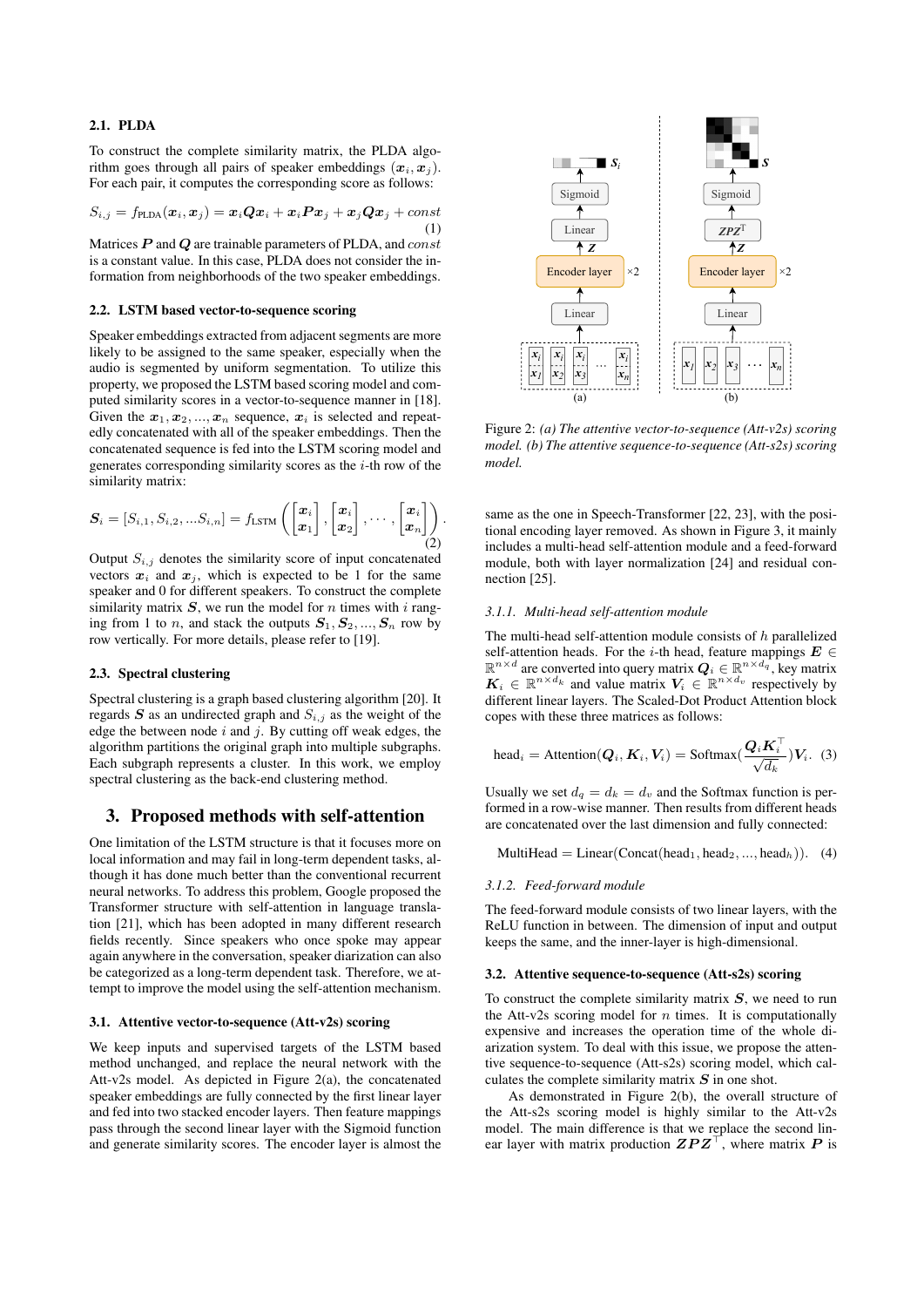

Figure 3: *Structure of the encoder layer.*

the trainable neural network parameters and initialized as identity matrix. Besides, the input is the original speaker embedding sequence instead of the concatenated one, and the output is directly the whole similarity matrix. Suppose that  $Z =$  $[z_1, z_2, ..., z_n]^\top \in \mathbb{R}^{n \times d}$ , and the matrix production can be expanded as follows:

$$
ZPZ^{\top} = \begin{bmatrix} z_1^{\top} P z_1 & \cdots & z_1^{\top} P z_n \\ \vdots & \ddots & \vdots \\ z_n^{\top} P z_1 & \cdots & z_n^{\top} P z_n \end{bmatrix} . \tag{5}
$$

 $\mathbf{z}_i^{\top} \mathbf{P} \mathbf{z}_j$  computes the similarity score between  $\mathbf{z}_i$  and  $\mathbf{z}_j$ , which is inspired and simplified from computation of PLDA in Eq. 1. We normalize the score to the range of (0, 1) by the Sigmoid function.

Without self-attentive encoder layers, the Att-s2s model degrades to the weighted inner-product. Thus we are interested in what the role of self-attention is in the process. As we know, speaker embeddings extracted from short utterances may be not representative enough for identifying a speaker due to the phonetic and other types of variabilities. To improve the robustness, we could choose longer segments for embedding extraction, or average the speaker embeddings from multiple short utterances of the same speaker. For diarization audios where multiple speakers are involved, we tend to adopt short segments to satisfy the speaker homogeneity. Therefore, the left solution is to average speaker embeddings. The self-attention mechanism makes it by searching for similar speaker embeddings over the whole sequence and summing them up with learnable weights. As depicted in Figure 4, speaker embeddings  $x_1, x_2, ..., x_n$  are first transformed to  $v_1, v_2, ..., v_n$  by the linear layer. At the  $t$ -th moment,  $v_t$  pays attention to the speaker embeddings that are of high correlation to itself, and assigns them with different weights  $W_t = [w_{t,1}, w_{t,2}, ..., w_{t,n}]$ . The larger weight indicates higher similarity. By weighted sum of speaker embeddings  $w_{t,1}v_1+w_{t,2}v_2+\ldots+w_{t,n}v_n$ , this mechanism generates a more robust speaker representation. **Example 19 Example 19 Example 19 Example 19 Example 19 Example 19 Example 19 C** *v* **Example 19 C** *v Example 19 C <i>v c <i>v* **d** *c <i>v* **c** *v d v d <i>v* **d** *c d* 

### 4. Experimental results and discussions

For simplicity, we employ the oracle VAD to remove nonspeech regions from audio streams. Speech regions are seg-



Figure 4: *Explanation of the self-attention mechanism in speaker diarization. Different colors denote different speakers.*

length and 0.75s shift. Each segment is labeled with the most talkative speaker in the central 0.75s region.

#### 4.1. Speaker embedding extraction

Deep ResNet vector [13] is employed as the speaker embedding. Structure of Deep ResNet vector is similar to x-vector, but replaces the time delay neural network (TDNN) front-end with ResNet34. Specifically, it includes three main components: the ResNet34 front-end, the statistics pooling layer and the feedforward layer. Detailed implementation can be referred in [13].

We take Voxceleb1&2 [26] corpora and their data augmentation for training, which includes 7323 speakers in total. 64 dimensional fbanks are extracted as the input features, with 25 ms length and 10 ms step. The dimension of Deep ResNet vector is 128.

Independent evaluation is carried out on the Voxceleb1\_test Set and the equal error rate (EER) is reported. Besides fulllength utterances (full-len), we also evaluate utterances limited to 1.5 seconds long (1.5s \* 1). Moreover, we split the long utterance into multiple 1.5s segments, extract corresponding speaker embeddings, and then average them for the evaluation scenario (1.5s \* N). Results are shown in Table 1. As expected, Deep ResNet vector in the full-length test condition achieves a low EER of 1.51%, and the performance degrades rapidly to 6.74% EER with the test duration limited to 1.5s. When we average multiple 1.5s speaker embeddings for each full-length utterance, the EER recovers to 1.98%.

Table 1: *Evaluation of Deep ResNet vector on Voxceleb1 test.*

|           | full-length $1.5s * 1$ $1.5s * N$ |      |      |
|-----------|-----------------------------------|------|------|
| $EER(\%)$ | 1.51                              | 6.74 | 1.98 |

#### 4.2. Datasets

Public meeting corpora AMI [29] and ICSI [30] are employed for training the scoring models, about 170 hours in total. Audios are recorded in 16k sample rate, and the average duration is around 40 minutes. In the data preparation stage, thousands of 1.5s speaker embeddings are extracted from each audio. Then during the training stage, we randomly truncate 100 to 400 speaker embeddings from the selected audio.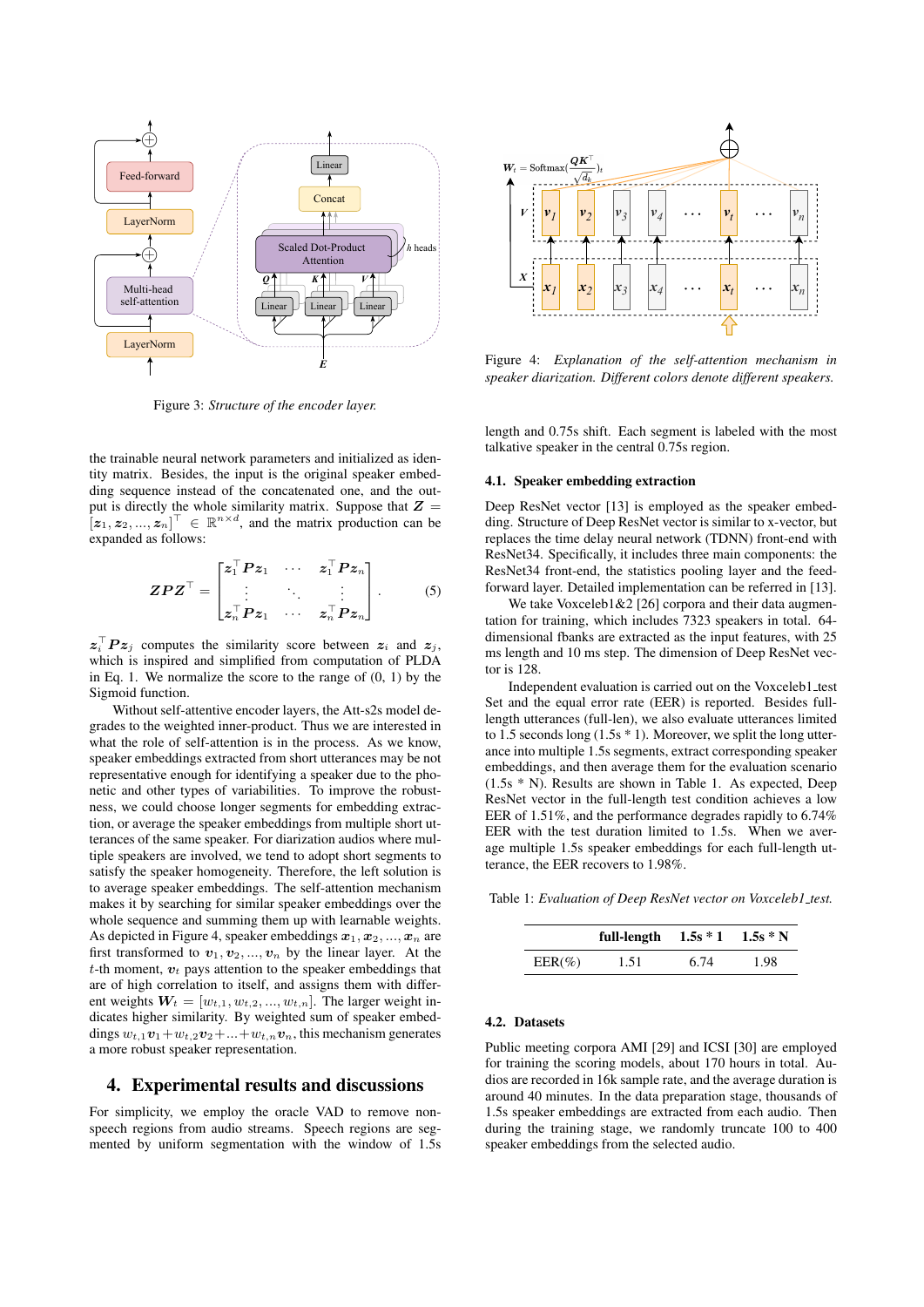| Model                            | $+VB$     | Dev        |           | Eval       |           | Eval + adaptation |           | Time cost (Eval)         |
|----------------------------------|-----------|------------|-----------|------------|-----------|-------------------|-----------|--------------------------|
|                                  |           | $DER(\% )$ | $JER(\%)$ | $DER(\% )$ | $JER(\%)$ | $DER(\% )$        | $JER(\%)$ |                          |
| <b>LSTM</b>                      | $\times$  | 19.65      | 49.60     | 20.57      | 50.25     | 19.72             | 46.49     | $67 \text{ min}$         |
|                                  |           | 19.48      | 49.21     | 19.98      | 49.42     | 19.26             | 45.91     |                          |
| Att- $v2s$                       | $\times$  | 19.07      | 47.43     | 20.15      | 47.84     | 18.98             | 43.20     | $148 \text{ min}$        |
|                                  | $\sqrt{}$ | 18.76      | 46.77     | 19.46      | 47.01     | 18.44             | 42.52     | $\overline{\phantom{a}}$ |
| Att- $s2s$                       | $\times$  | 19.39      | 48.42     | 21.46      | 48.71     | 21.45             | 43.19     | 24 s                     |
|                                  | $\sqrt{}$ | 19.16      | 47.99     | 20.78      | 47.92     | 20.12             | 41.73     | -                        |
| <b>PLDA</b>                      | $\times$  | 23.48      | 57.17     |            |           | 23.73             | 56.84     | 51 s                     |
| DIHARD II winner system [27]     |           |            |           |            |           | 18.42             | 44.58     |                          |
| DIHARD II official baseline [28] |           |            |           |            |           | 25.99             | 59.51     |                          |

Table 2: *Evaluation on DIHARD II corpus. Results are reported with and without domain adaptation by the Dev Set.*

Models are evaluated on the DIHARD II corpus [28], including the Dev Set and the Eval Set. Audios are sampled from 11 different domains with 16k sample rate, the number of speakers in each recording widely varies from 1 to 10. For vector-to-sequence scoring models, similarity matrices larger than the size of  $400\times400$  are partitioned into submatrices and constructed accordingly.

### 4.3. Evaluation Metrics

We take the diarization error rate (DER) as the main metric, which consists of miss detection, false alarm and speaker error. There is no collar tolerance around speech turns, and miss detection of speakers in overlapped speech accounts for the error.

Another metric, namely Jaccard error rate (JER), is newly developed by the DIHARD competition [28]. It computes the sum of false alarm and miss detection for each individual in the audio, and then average the errors. Speakers with different duration contribute equally to the new metric.

#### 4.4. Model configuration

In the Att-v2s model, the first linear layer is 256-dimensional. The encoder layer contains 2 heads with 128 attention units for each head, and the dimension of the feed-forward layer is 1024. The second linear is 1-dimensional, connected with the Sigmoid function. In the Att-s2s model, the same configuration is employed, except that we replace the second linear layer by matrix production  $\mathbf{ZPZ}^{\top}$ . Matrix P is the size of 256  $\times$  256.

The binary cross entropy (BCE) loss function computes the loss between the similarity matrix and the ground truth adjacent matrix with binary values. The stochastic gradient descent (SGD) optimizer is employed, with the learning rate initialized as 0.01 and decreasing twice to 0.0001. The training process terminates after 100 epochs and we carry out evaluation on both Dev and Eval Sets (Dev/Eval in Table 2). Moreover, we fix the learning rate as 0.0001 and take the Dev Set to finetune the model for 30 more epochs. Then the adapted model is evaluated on the Eval Set (Eval + adaptation in Table 2).

### 4.5. Results

The spectral clustering algorithm is employed on top of similarity matrices to generate diarization outputs. Besides, we consider Variational Bayes (VB) resegmentation for enhancement of system performance. Results are reported in Table 2. All three neural network based models show significant improvement on both Dev and Eval Sets in comparison with PLDA. The best-performing single system, Att-v2s, achieves a DER of 18.44% on the Eval Set after domain adaptation and VB resegmentation, almost the same as that of the DIHARD II winner system. It is worth noting that the winner system includes an additional overlap detection module, which slightly reduces the error rate.

In most of the cases, both LSTM and Att-v2s models outperform the Att-s2s model. It is reasonable because the Att-s2s model constructs the whole similarity matrix in one shot, and the information it has to express is far more complicated than that of two vector-to-sequence models. As a compensation, the Att-s2s model runs in higher efficiency. It takes only 24 seconds to score the Eval Set on a single core of Intel(R) Xeon(R) CPU E5-2630 v4 @ 2.20GHz, while the rest two models cost more than one hour.

Another interesting phenomenon is that the Att-s2s model gains the lowest JER on the Eval Set after domain adaptation, but meanwhile its DER is highest among the three models. Since speakers with different duration in the audio contribute equally to JER, even miss detection of the least talkative speaker raises a high error. We believe that JER is not as stable as DER, and thus report DER as the main metric.

# 5. Conclusions

In this paper, we review the LSTM based scoring model and propose two new methods with the self-attention mechanism. The first approach Att-v2s works in a vector-to-sequence manner, and achieves 18.44% DER on the DIHARD II Eval Set after domain adaptation and resegmentation. Besides, our second approach Att-s2s works in a sequence-to-sequence manner and operates with higher efficiency and comparable performance.

# 6. Acknowledgements

This research is funded in part by the National Natural Science Foundation of China (61773413), Key Research and Development Program of Jiangsu Province (BE2019054), Six talent peaks project in Jiangsu Province (JY-074), Science and Technology Program of Guangzhou, China (202007030011, 201903010040).